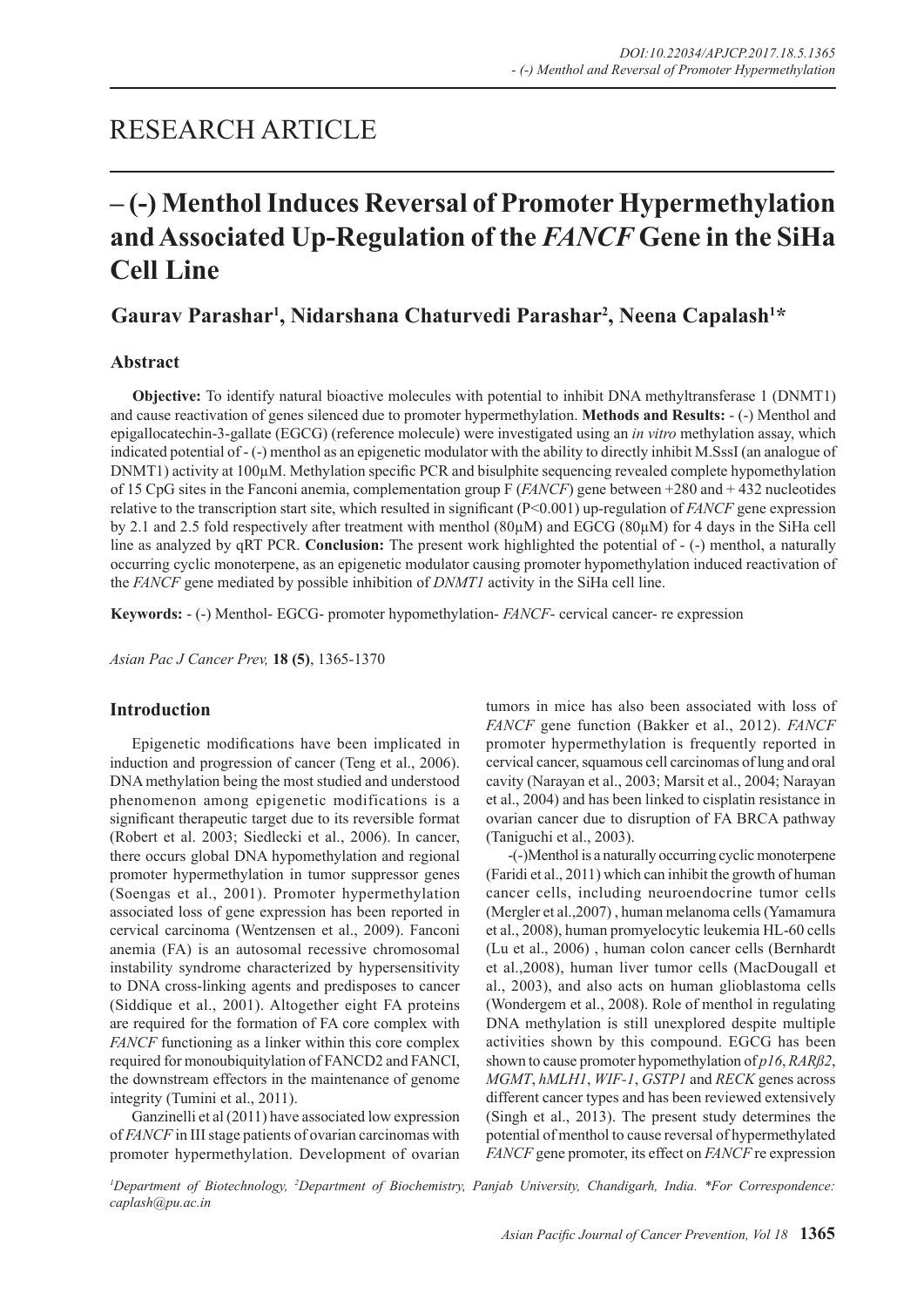#### *Gaurav Parashar et al*

in SiHa cell line and the possible mechanism involved. EGCG was used as a reference molecule for comparative analysis due to its well established potential as a DNMT1 inhibitor and epigenetic modulator. 5-aza-2'-deoxycytidine was used as a positive control.

## **Materials and Methods**

#### *Compounds*

5-aza-2'-deoxycytidine (HPLC >97%) and epigallocatechin-3-gallate (EGCG) (HPLC >97%) were obtained from Sigma Aldrich, USA. – (-) menthol (GLC >99.7%) was procured from MP Bio, USA.

#### *M.SssI activity inhibition assay*

Menthol and EGCG (used as a reference molecule) were investigated for their potential to inhibit M.SssI (an analogue of DNMT1) activity at 50 and 100  $\mu$ M, as described previously (Parashar et al., 2012).

#### *Cell lines and treatment*

HeLa, SiHa and Caski cell lines were procured and maintained as reported previously (Parashar et al., 2012). 1x10<sup>6</sup> SiHa cells were treated with 5-aza-2'-deoxycytidine (20µM) (positive control), EGCG (reference molecule) (80µM) and menthol (80µM) for 4 days. Medium and respective compound were replaced after every 48 h. Untreated cells were taken as control.

#### *Cytotoxicity analysis using MTT assay*

Cytotoxic concentrations  $(IC_{50})$  of EGCG and menthol were evaluated in SiHa cervical cancer cell line (Parashar and Capalash, 2016).

#### *DNA methylation analysis*

DNA methylation analysis of *FANCF* gene was carried out as described in (Parashar et al., 2012). Briefly, DNA was isolated from untreated, 5-aza-2'-deoxycytidine  $(20\mu)$ , EGCG  $(80\mu)$  and menthol  $(80\mu)$  treated SiHa cells and subjected to bisulphite modification and methylation specific PCR (MSP). MSP was also carried out to determine *FANCF* promoter methylation status in untreated HeLa and Caski cells. Methylation profile of CpG sites was determined and analyzed using bisulphite

sequencing and BiQ analyzer software respectively (Bock et al., 2005).

#### *Expression analysis*

Expression analysis of *FANCF* and *DNMT1* gene was performed using qRT PCR as described previously (Parashar and Capalash, 2016) with forward and reverse gene specific primers for *FANCF*, *β actin* and *DNMT1* (Forward-5'-ACCGCTTCTACTTCCTCGAGGCCTA-3'; Reverse-5'-GTTGCAGTCCTCTGTGAACACTGTGG-3') (Parashar et al., 2012).

#### *Statistical Analysis*

Data were assessed by Student's t test. Each value represents the mean  $\pm$  SE of three experiments. The results were considered as statistically significant at  $P<0.05$ .

#### **Results**

#### *Interaction between compounds and M.SssI*

Epigallocatechin-3-gallate (EGCG) and menthol were evaluated for their potential to inhibit M.SssI activity (DNMT1 analogue). Active BstU1 (methylation sensitive) leads to restriction digestion of 360 bp template into 319 bp band suggesting M.SssI inhibition. EGCG (Fig 1A) was found to inhibit M.SssI activity at 50 and 100 µM concentration while menthol (Fig 1B), was active at 100µM. Inhibition of M.SssI activity was reflected with the presence of 319 bp band (-M.SssI, positive control) after digestion with methylation sensitive Bst U1 (CG/ CG) and 360 bp band showed no effect on M.SssI (+M. SssI, negative control) (Figure 1C).

#### *Cytotoxicity Assay*

IC<sub>50</sub> value was found to be 140 and 176  $\mu$ M for EGCG and menthol respectively (Figure 2). SiHa cell line was treated with EGCG and menthol at 80µM respectively, below their  $IC_{50}$  values.

### *Reversal of DNA hypermethylation Methylation Specific PCR*

*FANCF* promoter is methylated in SiHa cell line only Figure 3A (Parashar et al., 2012). Hence, SiHa cell line was used to study the effect of EGCG and menthol to cause



Figure 1. *In Vitro* Methylation assay with M.SssI in the Presence of EGCG (A) and menthol (B). Inhibition of M.SssI activity is reflected with the presence of 319 bp band (-M.SssI, positive control) after digestion with methylation sensitive Bst U1 and 360 bp band shows no effect on M.SssI (+M.SssI, negative control) (C).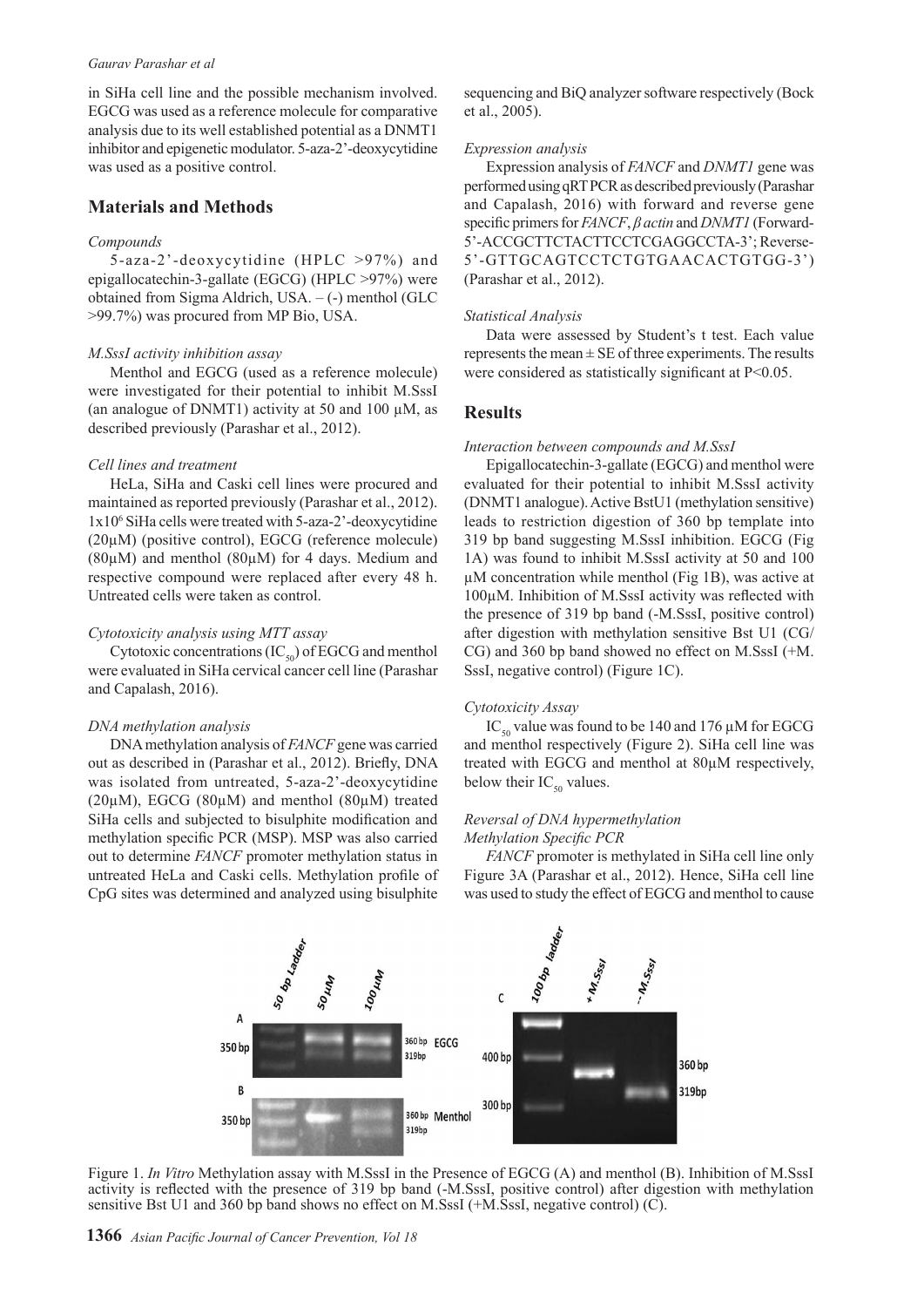

Figure 2. MTT assay Showing IC<sub>50</sub> Values for EGCG (140 $\mu$ M) and Menthol (176 $\mu$ M) in SiHa Cell Line



Figure 3. (A) Promoter Methylation Analysis of *FANCF* Gene in HeLa, SiHa and Caski Cell Lines by MSP. (B) Reversal of Promoter Hypermethylation after Treatment with EGCG (80µM) and Menthol (80µM) for 4 Days in SiHa Cell Line. M- Methylation Specific Band; U, Unmethylation Specific Band; C, Untreated Control and A, 5-Aza-2'-Deoxycytidine Treated Cells.

promoter hypomethylation. Methylation specific PCR showed complete reversal of promoter hypermethylation in case of EGCG treated sample with disappearance of methylation specific band whereas treatment with menthol resulted in increase of unmethylated template as evident with the increased intensity of unmethylated band Figure 3B.

#### *Bisulphite Sequencing*

Reversal of promoter hypermethylation of *FANCF* gene after treatment with EGCG and menthol was comparatively evaluated with untreated cells using bisulphite sequencing. 15 CpG sites were screened between +280 to +432 region spanned by the amplicon obtained after MSP. The obtained sequences were analyzed using BiQ Analyzer (Bock et al., 2005). Untreated cells had a methylated signature with all the 15 CpG sites methylated whereas treatment with EGCG and menthol led to hypomethylation of all 15 CpG sites which explained the complete loss of methylation band after treatment with EGCG and increased intensity of unmethylated band after treatment with menthol, together confirmed reversal of CpG methylation by EGCG and menthol (Figure 3).



Figure 4. (A) Reversal of Promoter Hypermethylation in EGCG and Menthol Treated Cells as Compared to Untreated Cells of SiHa Cell Line. Blue arrow Represent "C" in a CpG Dinucleotide (B) Bisulphite Sequencing Analysis of 15 CpG Sites of FANCF Gene Promoter Spanning +280 to +432 Region in Untreated, EGCG and Menthol Treated SiHa Cell Line. Black Dot, Methylated CpG Site; White Dot, Unmethylated CpG Site.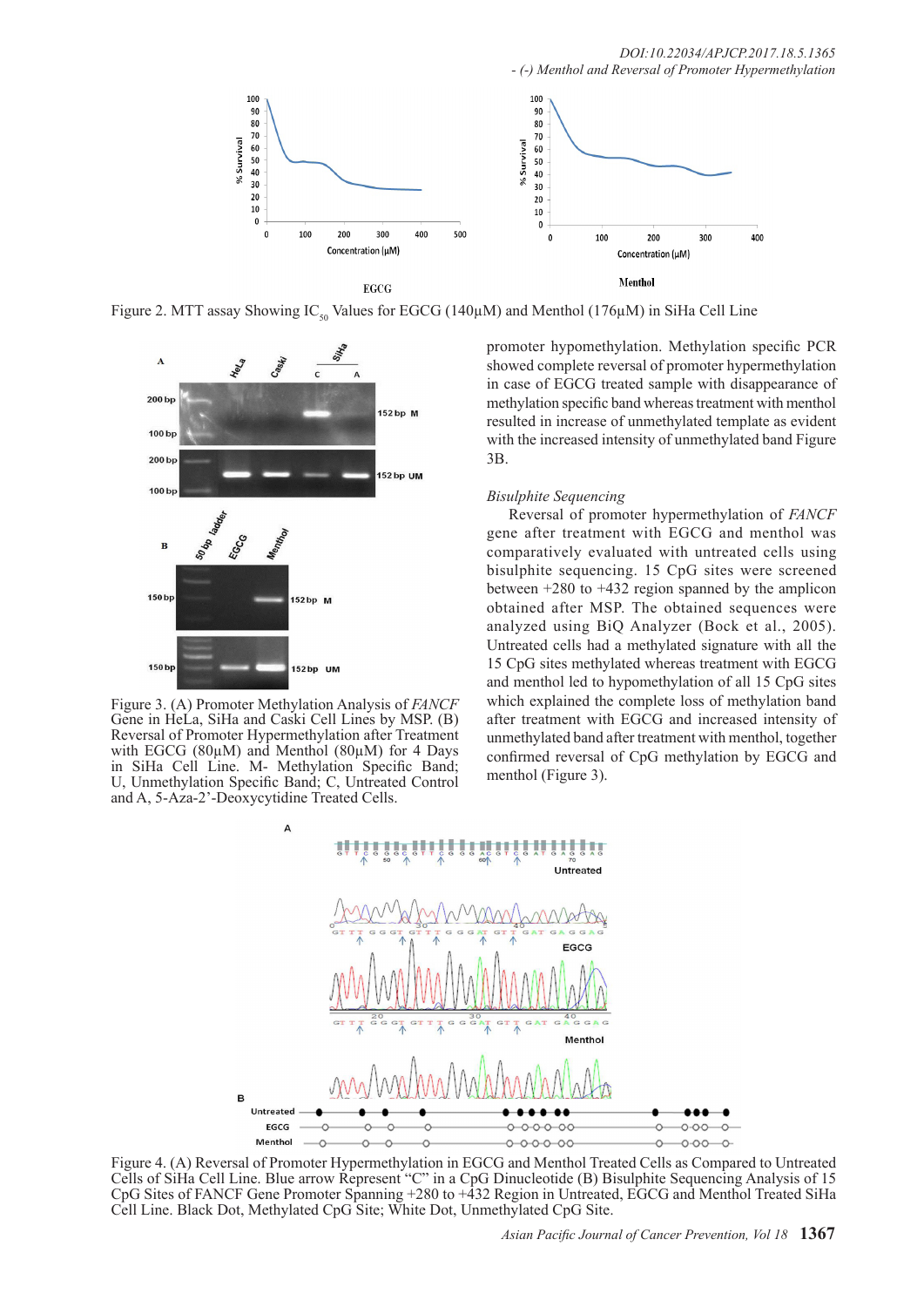

Figure 5. Relative Quantification (RQ) Of (A) *FANCF* and (B) *DNMT1* Expression in SiHa Cells after Treatment with Natural Compounds for 4 Days. EGCG ( $80\mu$ m), Menthol ( $80\mu$ m) and  $5-Aza-2$ '-Deoxycytidine (20µm) Significantly Upregulated *FANCF* Expression. *β Actin* was Used as the Internal Control. Bars Represent  $\pm$  S.E With N=3. \*P<0.05; \*\*P<0.01.

#### *Quantification of FANCF and DNMT1 expression*

The transcription of *FANCF* gene was found to be significantly upregulated by 9 folds in 5-aza-2'-deoxycytidine (P<0.05), 2.1 folds in menthol (P<0.001) and 2.5 folds in EGCG (P<0.001) treated samples by qRT PCR (Figure 5A). 5-aza-2'-deoxycytidine, EGCG and menthol did not have any significant effect on the expression of *DNMT1* in treated SiHa cells as shown by qRT PCR (Figure 5B).

### **Discussion**

Dependence of cancer cells on normal DNMT1 activity so as to maintain their abnormal methylation profile makes it an attractive therapeutic target, due to reversible format of epigenetic processes. The limitations and 'endangered universal status' of 5-aza-2'-deoxycytidine has changed the direction towards the search of potent, non-toxic and mechanism independent natural compounds having the feasibility to inhibit DNMT1. Promoters of the eight genes (FANCA, B, C, E, F, G, L and M) that form the Fanconi anemia core complex have been characterized and the region around transcription start site was found to be regulating its expression (Meier et al., 2011). However, CpG methylation on promoter region located upstream transcription start site may not exclusively regulate the gene expression (Parashar and Capalash, 2012); but previous reports have shown that +280 to +432 region is involved in promoter methylation dependent regulation of *FANCF* (Narayan et al., 2003; Narayan et al., 2004). Hence, this region of *FANCF* promoter was selected to study the reversal of promoter hypermethylation.

Promoter hypermethylation and down regulation of *FANCF* expression was observed only in SiHa cells and not in HeLa and Caski cells. Treatment of the SiHa cell line with 5'-aza-2'-deoxycytidine, a known hypomethylating agent (Brueckner et al., 2005) showed reversal of hypermethylation indicated by the amplification of unmethylation specific band, further supported its promoter hypermethylation. Hence reversal of promoter hypermethylation and reactivation of *FANCF* with natural compounds was studied in SiHa cells only. Previous studies have also reported methylation of *FANCF* promoter in SiHa cells and not in HeLa cell line (Narayan et al., 2003; Parashar et al., 2012; Li and Zhang, 2013).

EGCG and menthol reverted promoter hypermethylation of *FANCF* and induced its expression in SiHa cell line. Menthol and EGCG were found to hypomethylate all the 15 CpG sites under consideration. Maintenance of methyl group on cytosine in hemi-methylated DNA is primarily done by DNA methyltransferase 1(*DNMT1*). Loss of methylation from cytosine in CpG site can be related to loss of DNMT1 activity after treatment with natural compounds.

The potential of EGCG and menthol to inhibit *DNMT1*  directly by binding to its catalytic domain was assessed by M.SssI based *in vitro* assay. M.SssI is a universal CpG methyltransferase which methylates the cytosine residue within a CpG dinucleotide and does not require hemimethylated DNA template after replication for CpG methylation (Brueckner et al., 2005).The catalytic domain of DNA methyltransferases is evolutionary conserved across prokaryotes and eukaryotes (Santi et al., 1983).

EGCG showed inhibition of M.SssI indicating its potential activity against *DNMT1*. EGCG has also been shown to interact with *DNMT1* at Cys1226 residue through in silico approach (Yoo et al., 2011). Anti-*DNMT1* activity of EGCG (50 µM) has also been reported using nuclear extract from KYSE 510 cells based on DNA methyltransferase assay (Fang et al., 2003). No change in *DNMT1* expression was observed after treatment with EGCG at 80 µM in SiHa cells. A similar observation has been reported with EGCG (5-50 µM) in KYSE 510 esophageal cells (Fang et al., 2003). However, downregulation of *DNMT1* expression by higher concentration (152 $\mu$ M) of EGCG has been shown in Jurkat cell line (Achour et al., 2013).

Menthol leads to apoptosis in cancer cells mediated by Ca2+ influx (Mergler et al., 2007) but its role in hypomethylation is not known. In the present study it was observed that menthol did not affect *DNMT1* expression but caused M.SssI inhibition at 100µM suggesting its potential to inhibit *DNMT1* activity which may explain the loss of promoter hypermethylation and increased expression of *FANCF* in SiHa cells treated with menthol. Menthol being a stable compound with high solubility and bioavailability (Yong et al., 2004) can be a promising compound for future studies.

The present work highlights the potential of menthol in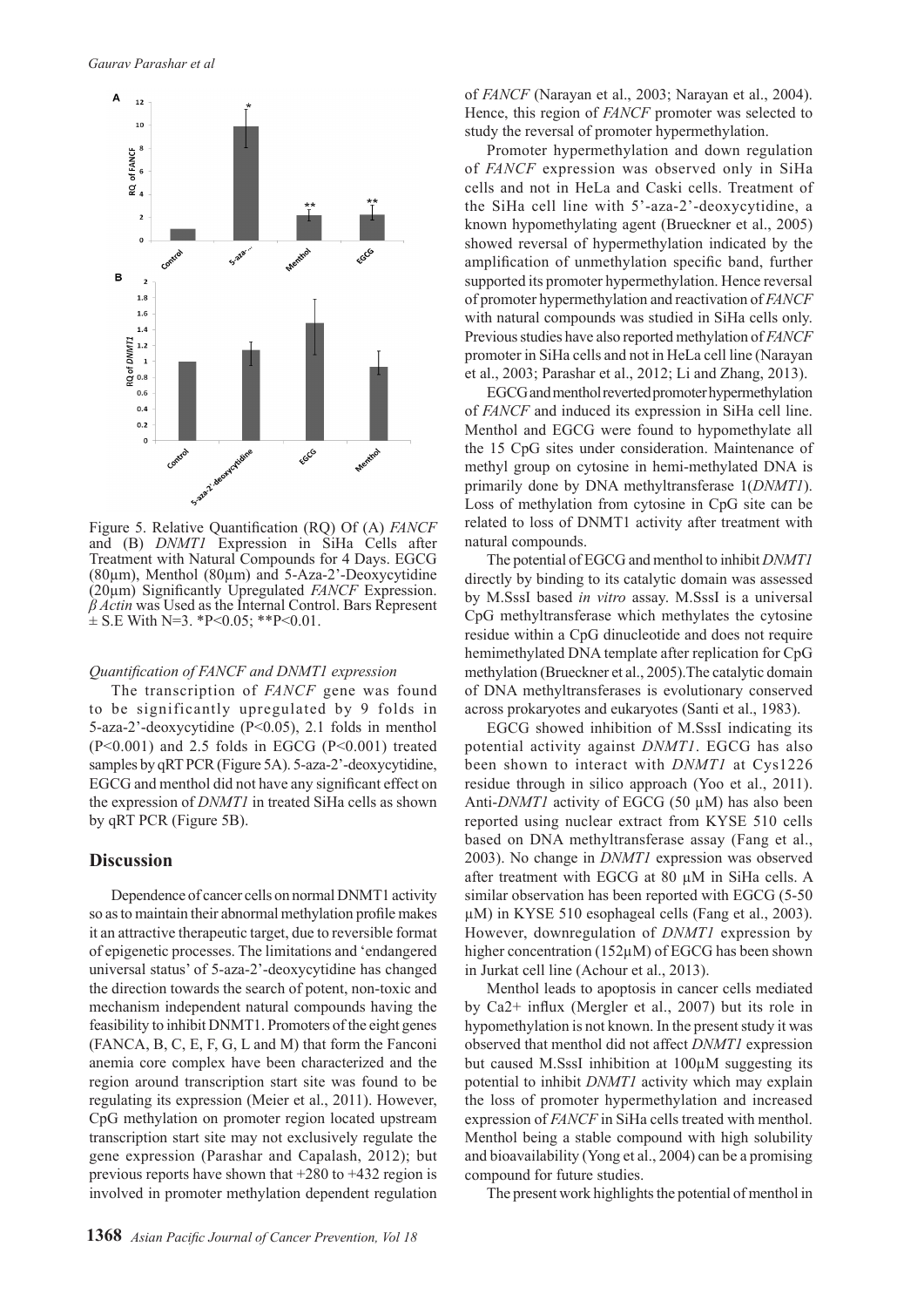causing promoter hypomethylation induced reactivation of *FANCF* gene mediated by possible inhibition of *DNMT1*  activity in SiHa cell line.

#### *Conflict of interest*

The author(s) declare that they have no competing interests.

#### *Funding Statement*

This study was supported by Council of Scientific and Industrial Research (CSIR), New Delhi, India (No. 37(1363)/09/EMR-II) and CSIR-SRF to Gaurav Parashar (CSIR Award No.: 9/135/(0659)/2012/EMR-I).

## **Acknowledgements**

Gaurav Parashar and Neena Capalash duly acknowledge the support and fellowship provided by Council of Scientific and Industrial Research (CSIR), India. Nidarshana Chaturvedi Parashar kindly acknowledges the Research Associateship provided by Department of Biotechnology, India.

## **References**

- Achour M, Mousli M, Alhosin M, et al (2013). Epigallocatechin-3-gallate up-regulates tumor suppressor gene expression via a reactive oxygen species-dependent down-regulation of UHRF1. *Biochem Biophys Res Commun*, **430**, 208-12.
- Bakker ST, van de Vrugt HJ, Visser JA, et al (2012). *Fancf*-deficient mice are prone to develop ovarian tumours. *J Pathol*, **226**, 28-39.
- Bernhardt G, Biersack B, Bollwein S, Schobert R, Zoldakova M, (2008). Terpene conjugates of diaminedichloridoplatinum(II) complexes: antiproliferative effects in HL-60 leukemia,518A2 melanoma, and HT-29 colon cancer cells. *Chem Biodivers*, **5**, 1645–59.
- Bock C, Reither S, Mikeska T, et al (2005). BiQ Analyzer: visualization and quality control for DNA methylation data from bisulfite sequencing. *Bioinformatics*, **21**, 4067-8.
- Brueckner B, Boy RG, Siedlecki P, et al (2005). Epigenetic reactivation of tumor suppressor genes by a novel small-molecule inhibitor of human DNA methyltransferases. *Cancer Res*, **65**, 6305-11.
- Fang MZ, Wang Y, Ai N, et al (2003). Tea polyphenol (-)-epigallocatechin-3-gallate inhibits DNA methyltransferase and reactivates methylation-silenced genes in cancer cell lines. *Cancer Res*, **63**, 7563–70.
- Faridi U, Sisodia BS, Shukla AK, et al (2011). Proteomics indicates modulation of tubulin polymerization by L-menthol inhibiting human epithelial colorectal adenocarcinoma cell proliferation. *Proteomics*, **11**, 2115–9.
- Ganzinelli M, Mariani P, Cattaneo D, et al (2011). Expression of DNA repair genes in ovarian cancer samples: Biological and clinical considerations. *Eur J Cancer*, **47**, 1086 –94.
- Li M, Zhang C, (2013). Demethylation of *FANCF* gene may be a potential treatment through inhibiting the proliferation of cervical cancer. *Chinese-German J Clin Oncol*, **12**, 339-42.
- Lu HF, Hsueh SC, Yu FS, et al (2006). The role of Ca 2+ in (–)-menthol-induced human promyelocytic leukemia HL-60 cell death. *In Vivo*, **20**, 69–75.
- MacDougall JM, Fandrick K, Zhang X, Serafin SV, Cashman JR, (2003). Inhibition of human liver microsomal (S)-nicotine oxidation by (–)-menthol and analogues. *Chem Res Toxicol*,
- *(-) Menthol and Reversal of Promoter Hypermethylation*  **16**, 988–93.
- Marsit CJ, Liu M, Nelson HH, et al (2004). Inactivation of the Fanconi anemia/BRCA pathway in lung and oral cancers: implications for treatment and survival. *Oncogene*, **23**, 1000-4.
- Meier D, Schindler D (2011). Fanconi anemia core complex gene promoters harbor conserved transcription regulatory elements. *PLoS One*, **6**, e22911.
- Mergler S, Strowski MZ, Kaiser S, et al (2007). Transient receptor potential channel TRPM8 agonists stimulate calcium influx and neurotensin secretion in neuroendocrine tumor cells. *Neuroendocrinology*, **85**, 81–92.
- Narayan G, Arias-Pulido H, Koul S, et al (2003). Frequent promoter methylation of CDH1, DAPK, RARB, and HIC1 genes in carcinoma of cervix uteri: its relationship to clinical outcome. *Mol Cancer*, **2**, 24.
- Narayan G, Arias-Pulido H, Nandula SV, et al (2004). Promoter hypermethylation of *FANCF*: disruption of Fanconi anemia-BRCA pathway in cervical cancer. *Cancer Res*, **64**, 2994-7.
- Parashar G, Parashar NC, Capalash N, (2012). Curcumin causes promoter hypomethylation and increased expression of *FANCF* gene in SiHa cell line. *Mol Cell Biochem*, **365**, 29–35.
- Parashar G, Capalash N (2012). Expression of the TIMP2 gene is not regulated by promoter hypermethylation in the Caski cell line. *Oncol Lett*, **3**, 1079-82.
- Parashar G, Capalash N (2016). Promoter methylation-independent reactivation of PAX1 by curcumin and resveratrol is mediated by UHRF1. *Clin Exp Med*, **16**, 471-8.
- Robert MF, Morin S, Beaulieu N, et al (2003). DNMT1 is required to maintain CpG methylation and aberrant gene silencing in human cancer cells. *Nat Genet*, **33**, 61–5.
- Santi DV, Garrett CE, Barr PJ (1983). On the mechanism of inhibition of DNA-cytosine methyltransferases by cytosine analogs. *Cell*, **33**, 9–10.
- Siddique MA, Nakanishi K, Taniguchi T, Grompe M, D'Andrea AD (2001). Function of the Fanconi anemia pathway in Fanconi anemia complementation group F and D1 cells. *Exp Hematol*, **29**, 1448–55.
- Siedlecki P, Garcia BR, Musch T, et al (2006). Discovery of two novel, small-molecule inhibitors of DNA methylation. *J Med Chem*, **49**, 678–83.
- Singh V, Sharma P, Capalash N (2013). DNA Methyltransferase-1 inhibitors as epigenetic therapy for cancer. *Curr Cancer Drug Targets*, **21**, 379-99.
- Soengas MS, Capodieci P, Polsky D, et al (2001). Inactivation of the apoptosis effector Apaf-1 in malignant melanoma. *Nature*, **409**, 207–11.
- Taniguchi T, Tischkowitz M, Ameziane N, et al (2003). Disruption of the Fanconi anemia-BRCA pathway in cisplatin-sensitive ovarian tumors. *Nature Med*, **9**, 568-74.
- Teng IW, Hou PC, Lee KD, et al (2006). Targeted methylation of two tumor suppressor genes is sufficient to transform mesenchymal stem cells into cancer stem/initiating cells. *Cancer Res*, **71**, 4653–63.
- Tumini E, Plevani P, Muzi-Falconi M, Marini F (2011). Physical and functional crosstalk between Fanconi anemia core components and the GINS replication complex. *DNA Repair*, **10**, 149–58.
- Wentzensen N, Sherman ME, Schiffman M, Wang SS (2009). Utility of methylation markers in cervical cancer early detection: Appraisal of the state-of-the-science. *Gynecol Oncol*, **112**, 293–9.
- Wondergem R, Ecay TW, Mahieu F, Owsianik G, Nilius B (2008). HGF/SF and menthol increase human glioblastoma cell calcium and migration. *Biochem Biophys Res Commun*, **372**, 210–5.